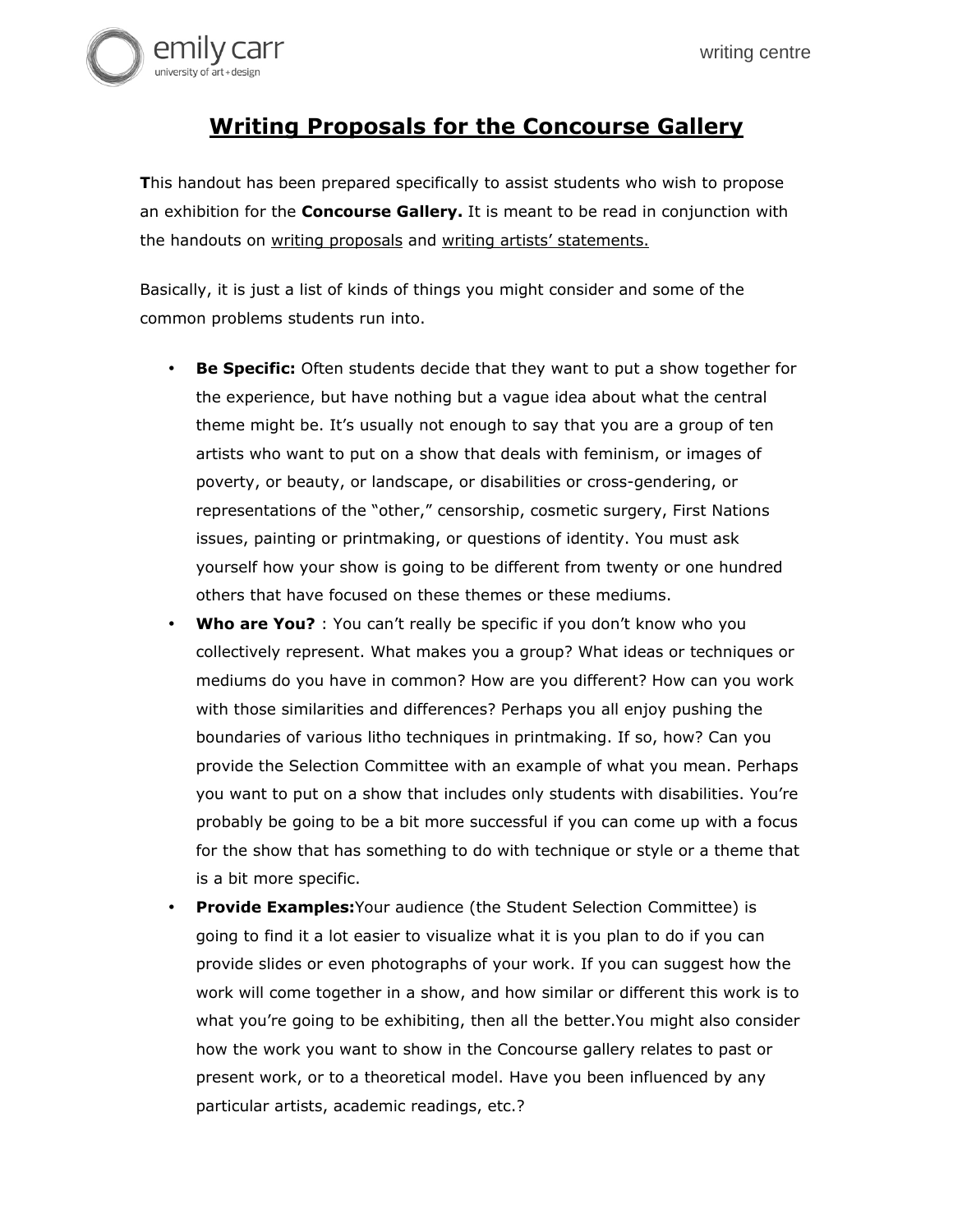

- **How Do You Make Your Work?**:What materials do you work in? Are they varied? If so, how do they relate to one another? Will the show be primarily comprised of photographs? If so, what kind? Are there any special techniques you'll be using? Will there be a variety of mediums? If so, how will an installation relate to a painting or a photograph?
- **Title:**What is your show going to be called? Coming up with a title is important as it should give your audience a sense of your overall focus. A title should also be somewhat provocative and inviting.
- **A Proposal is Just That: a Proposal!**Remember that your primary goal is that you are out to convince your audience that what you propose to do is viable and interesting. Things will change over the course of putting together the show. Obviously, you will be learning as you go. Students often avoid writing proposals because they feel that what they have written is then set in stone. Don't let that kind of thinking get in your way. You just have to sell your idea — make it plausible!
- **A Curator's Proposal:**If you would like to curate a show, you will need to convince the Selection Committee that your idea is exceptional, that you are extremely well organized and that you will be able to solicit the work in time. It will really help if you have certain artists in mind, if you can provide examples of their work, if you can talk about how the show will be put together. If you are still at the stage where you are putting out a call for work, explain what it is you're looking for, etc.
- Your Audience: Don't assume too much of your audience! You may know someone on the Selection Committee, so you may think they know what your work is like, and/or how you curate shows. Each proposal is a new proposal and you must consider the fact that the committee may not be familiar with what you've done before, the mediums you work in, or how your work relates to other work in the show. Keep it concise, but be as thorough as you possibly can.
- **Adopt a Positive and Convincing Voice:**This is a show you plan on doing and seeing through to its completion. Make it sound convincing. Be serious!